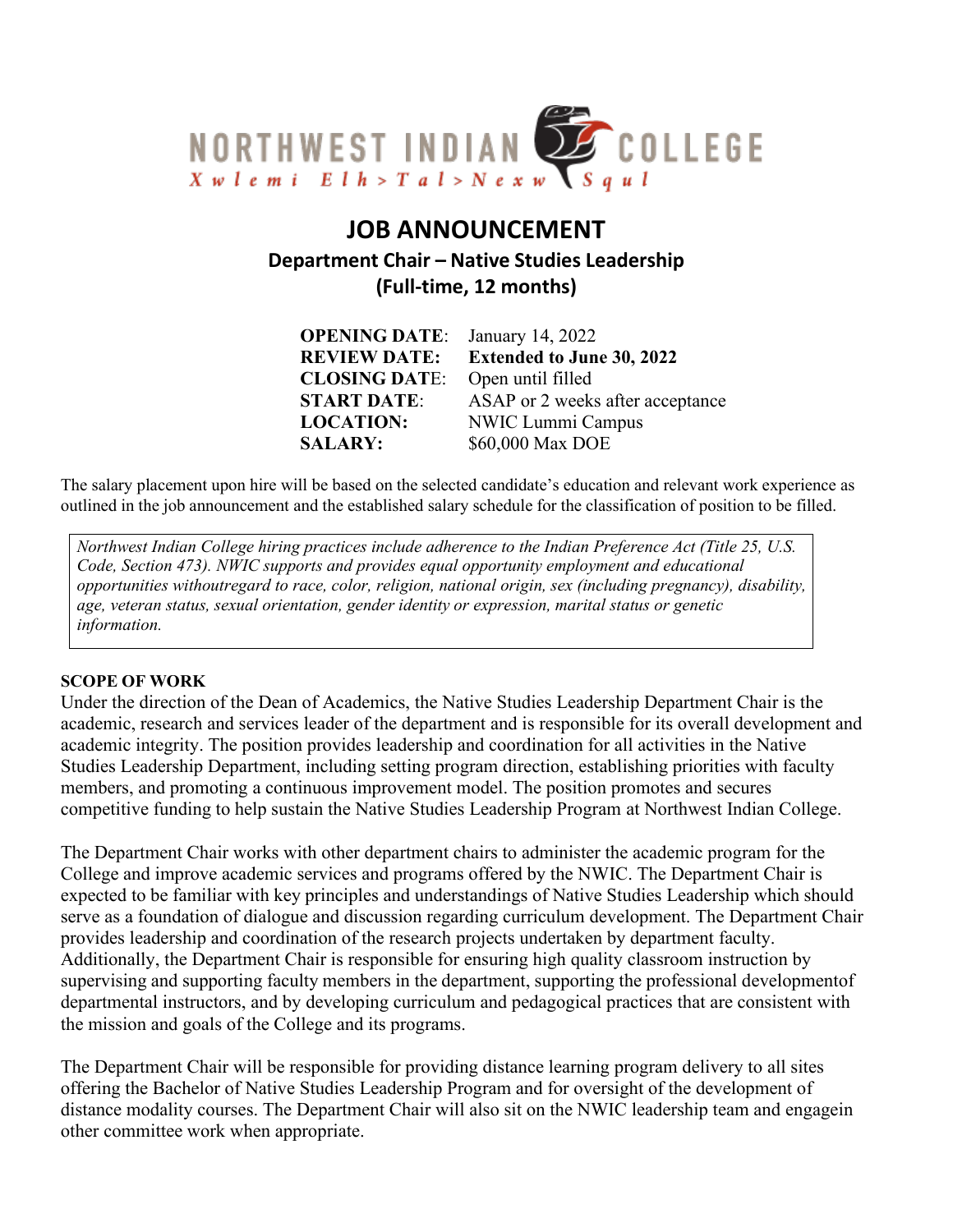The Native Studies Leadership Department will provide students a rigorous academic program bringing together contemporary education and Indigenous ways of knowing. Graduates of the Native Studies Leadership BA degree will be competent and skilled professionals and be fully prepared to serve in their respective communities or go on to successfully complete graduate studies.

# **DUTIES & RESPONSIBILITIES**

- 1. Leadership and Management. This position will lead the department in adhering to the College's stated mission, goals and program outcomes and the promotion of NWIC's commitment to student success. This position will work in collaboration with College administration and NSL department faculty in implementing the vision for the NSL Program and recommending refinements to the vision to the Academic Dean consistent with the desired program outcomes. Thisposition will also initiate and participate in annual assessment activities of the NSL department. The department chair is responsible for ensuring that all faculty in the department adhere to the faculty handbook, as well as ensuring that all faculty within the department attend all faculty trainings and participate in various committees and faculty groups. This position advises students as needed and holds recruitment events quarterly. The Department Chair has oversight of the 4-year NSL program and the 2-Year CSOV Foundational Courses.
- 2. Program Funding and Research. This position directly participates in the identification of potential funding sources and oversees/prepares grant proposals to secure program support and expansion. This position develops and utilizes professional networks in developing grant opportunities and proposals. This position promotes, develops and implements plans for research work in the department, and ensures that appropriate linkages are made between research projects. This positiondemonstrates an understanding of, and interest in, the research programs of individual faculty members, and ensures that necessary resources are secured to conduct research. This position directly oversees the budgetary process for the NSL department, communicating directly to the Academic Dean on budgetary needs or plans.
- 3. Collaborative Partnerships. This position develops and maintains strong working partnerships between institutions of higher education, particularly as they relate to Native Studies Leadership. This position promotes effective relationships with NWIC's extended sites, and Northwest tribes. The position advocates for the department with external agencies and institutions, and recognizes the perspectives held by various external publics and structures the department's communications with these groups in a way that enhances the department's relationship with them.
- 4. Curriculum and Instruction. This position works with faculty to implement the Bachelor of Native Studies Leadership degree program outcomes, including implementation of the foundational courses, in alignment with our institutional outcomes and ensuring a native framework for the curriculum. This position works with department members to ensure curricular consistency and that native knowledge is the framework for the curriculum. The position leads the department to develop and revise department curricula and instructional practices; develops and reviews department curriculum; and leads the curricula review process and prepares reports. The position assistswith building capacity of student/faculty research; and manages accreditation for the department. The chair is responsible for teaching at least one course annually. Additional courses taught can be compensated if outside of work hours 8am-5pm, Monday-Friday.
- 5. Institutional Participation. This position participates in regular meetings of all department chairs to discuss and evaluate curricular issues and to ensure effective and collaborative decisions across departments. This position works to strengthen and support research within the Native Studies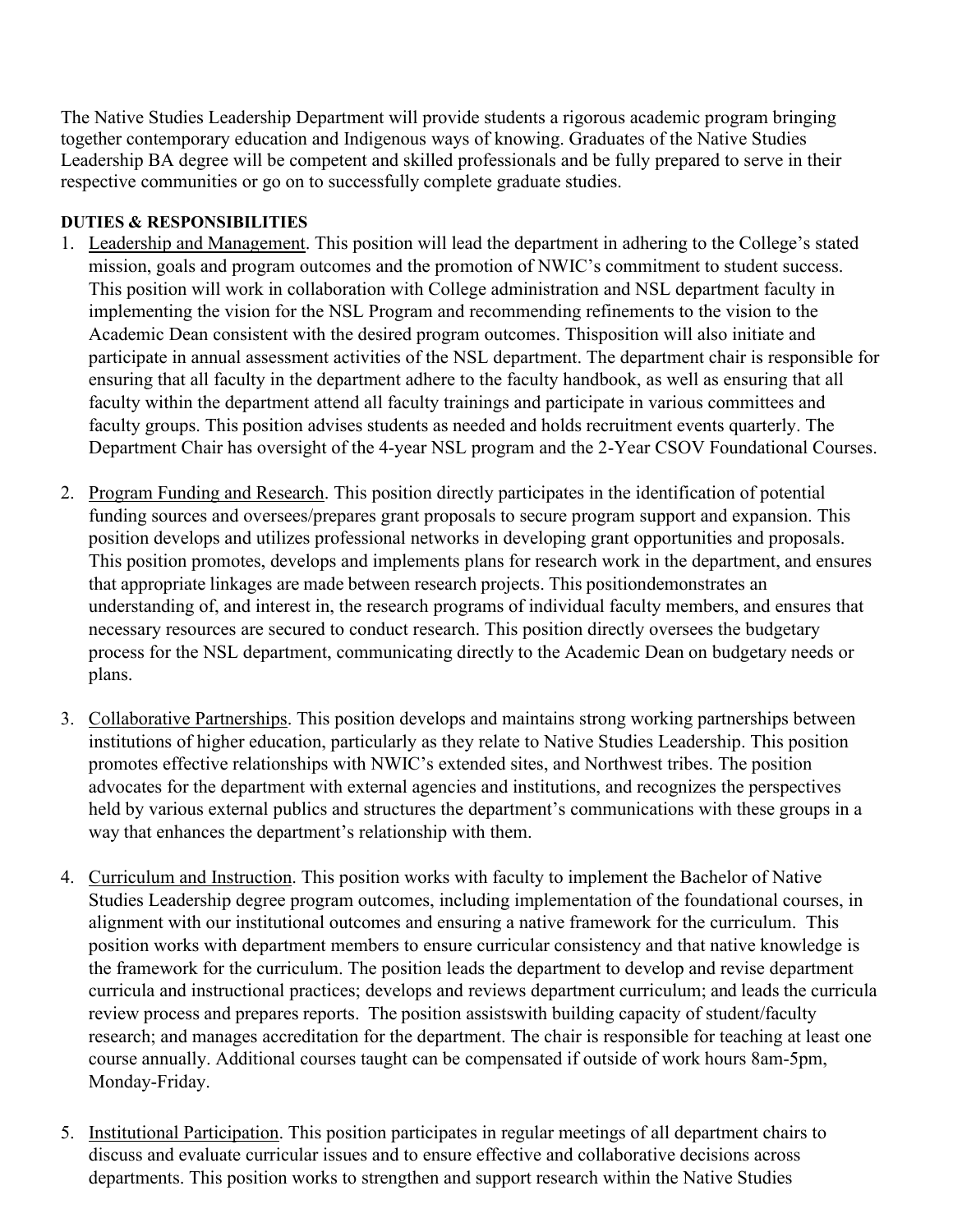Leadership department. This position consults with other faculty advisors in the department on student academic issues, including placement, registration, advising, drop/add processes, and Administrative Withdrawal procedures. This position creates and confirms class assignments and student registration (in collaboration with other Department Chairs) using student registration information. This position serves on committees that address larger academic and institutional operational and planning initiatives. This position participates in departmental and college-widehiring processes when appropriate and at the request of the Vice President of Academics and theCenter for Student Success.

6. Supervision and Personnel. This position provides leadership and maintains a climate of open communication, collegiality, and teamwork within the department. The position supervises departmental faculty in accordance with current College policies and practices; responds to performance issues and participates in personnel matters as appropriate, in consultation with the Academic Dean. The position provides consults with departmental faculty colleagues on a frequent basis and keeps them informed of activities that impact department program and services. This position supervises faculty for purposes of performance evaluation and plans and implements professional development and training within the department based on departmental and institutional needs. The position identifies and recommends candidates for the recruitment for all new part-time faculty and staff in the department; and provides orientation to new faculty and staff.

## **SUPERVISORY RESPONSIBILITIES**

This position supervises faculty assigned to the Native Studies Leadership Program.

#### **QUALIFICATIONS REQUIRED to perform this position successfully:**

#### *Minimum Qualifications:*

- Master's degree in Native Studies Leadership, psychology, or other relevant field
- Two years of administrative experience including curriculum development and oversight, as wellas grant budget management at a higher education institution
- College level teaching experience in Native Studies (may be concurrent with administrative experience), preferably with experience teaching Native American students
- Experience developing programs
- Demonstrated ability and interest in working with Native American people
- Strong written and oral communications skills
- Ability to maintain professional work relationship and a positive and respectful attitude

# *Preferred Qualifications:*

- Understanding and support of the co-articulation of Western and Native perspectives
- A strong background in and understand of the relationship between the Native Studies Leadership and humanities
- Knowledge and ability to support students in the following areas:
	- o Knowledge of course work which is designed to introduce students to how Native Culture, history, language, and values will support students in helping help meet the diverse needs of the people they will serve.
	- o Understanding of the curriculum in order to increase the understanding of the unique political status, rights, and responsibilities of tribal nations.
	- o Introducing Schelangen (our way of life) into their professional and personal lives.
	- o Successful experience in grant writing for program support and expansion. Social Science researchexperience.